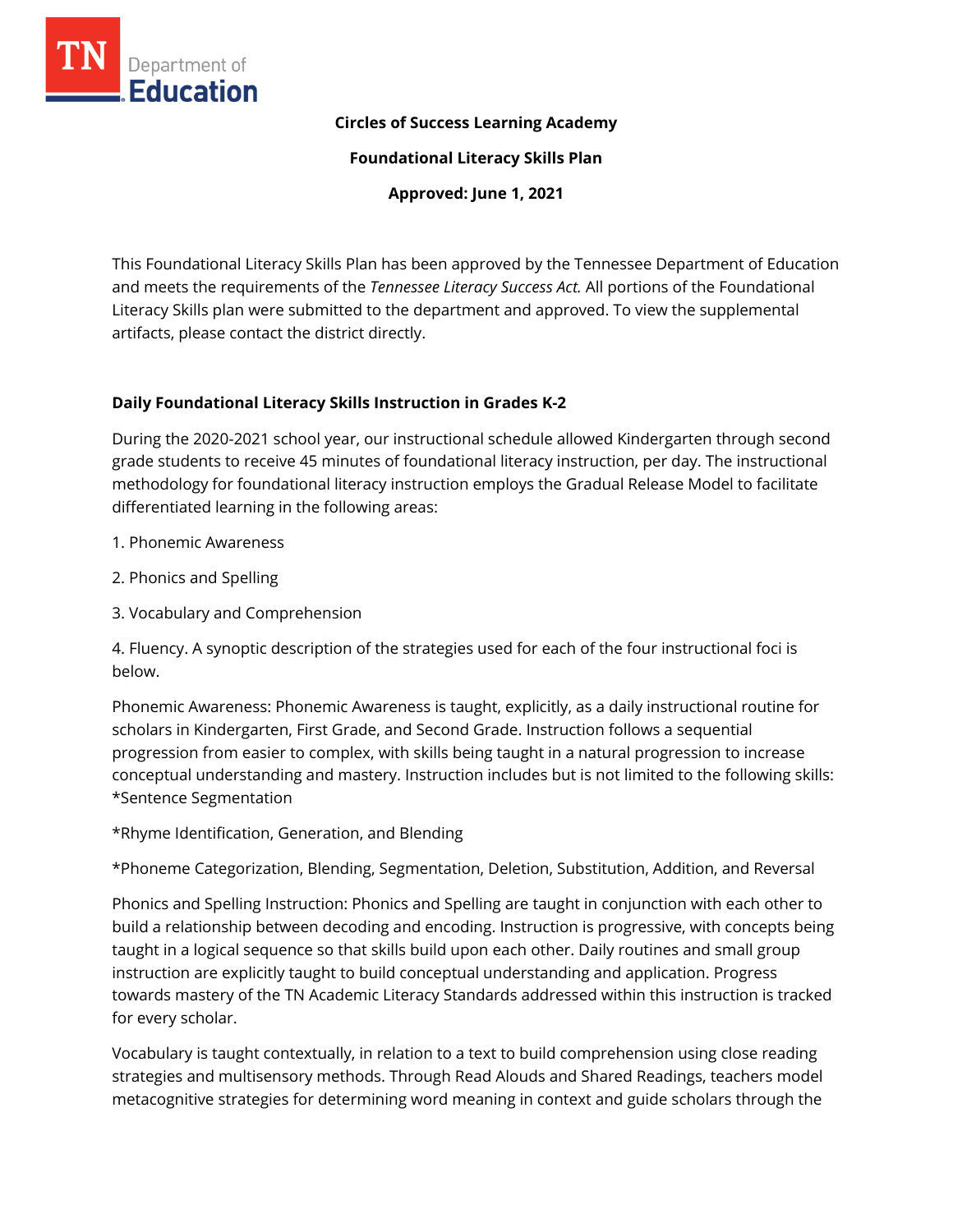Department of **Education** 

mental processes required to effectively attack unknown words. Progress towards mastery of the TN Academic Literacy Standards addressed within this instruction is tracked for every scholar.

Fluency: Fluency instruction consists of two major components--High Frequency Words and Repeated Texts. Teachers will use repetition and practice routines to increase student fluency with high frequency words and texts. Grade level fluency progress is monitored by frequent assessments that determine student growth in prosody, accuracy, and automaticity.

Each full-time classroom co-teacher works with the grade level classroom teacher to provide additional support to scholars throughout the day, including small group interventions, upon the lead teacher's directives and supervision. Our schedule will change during the next school year to increase the time for Foundational Literacy Skills instruction from 45 minutes to 60 minutes. This newly implemented, school-wide, protected block will allow teachers more time to rotate small, differentiated groups for explicit instruction that meets the needs of each student. Additionally, we will narrow our professional learning focus to include increasing teacher capacity in effectively using formative data to improve foundational literacy instruction. Based on current diagnostic data, we are expecting broad variability among student needs. To accommodate varying levels of mastery, we are increasing instructional time spent using a direct instruction approach that gradually releases scholars with simultaneous scaffolding. Our extended day schedule will adequately accommodate this change.

## **Daily Foundational Literacy Skills Instruction in Grades 3-5**

Students received 45 minutes of foundational literacy instruction per day. Much of the foundational skills instruction is done during a school-wide block for Response to Intervention (RTI²). Additional skills instruction is done during 45 minutes of the 120 minute literacy block. Small group differentiated instruction was implemented for reinforcement, as well as for those who needed accelerated grade level instruction.

Current diagnostic data shows a need for foundational instruction in the following areas:

Phonics and Spelling Instruction: Taught in concert to build a relationship between decoding and encoding. Instruction is progressive, with concepts being taught in a logical sequence. Daily routines and small group instruction are explicitly taught to build conceptual understanding and application. Progress towards mastery of the TN Academic Literacy Standards is tracked for every scholar.

Vocabulary: Taught contextually, to build comprehension, using close reading strategies and multisensory methods. Daily routines and small group instruction are explicitly taught to build conceptual understanding and application of morphology strategies. Scholars practice breaking words into parts to determine their meaning. By learning more about word parts and their meanings, to include root words, prefixes, and suffixes, scholars are equipped to determine the meaning of unfamiliar and multisyllabic words.

Fluency: Instruction consists of High Frequency Words and Repeated Texts. Teachers will use repetition and practice routines to increase student fluency with high frequency words and texts. Grade level fluency progress is monitored by frequent assessments that determine student growth in prosody, accuracy, and automaticity.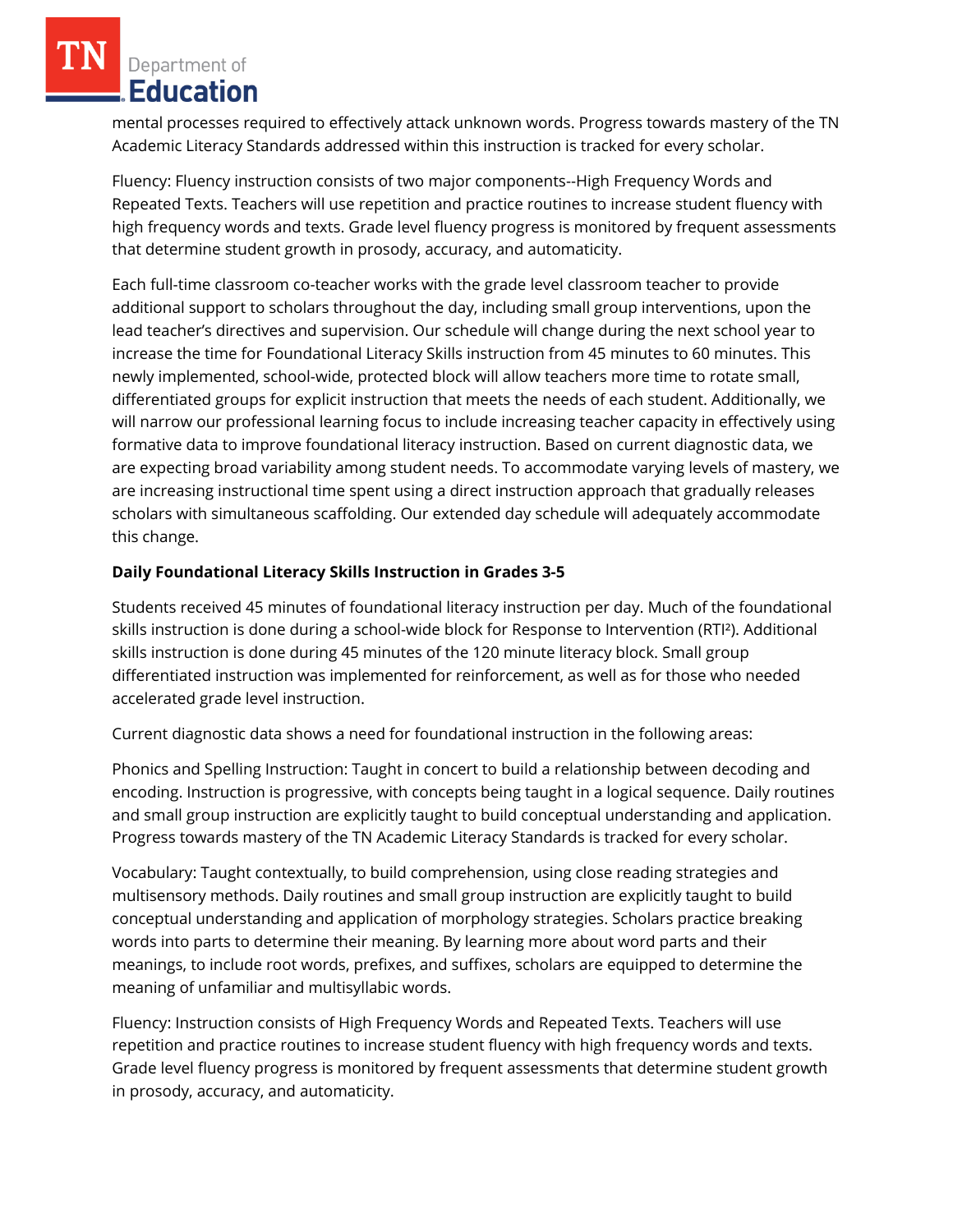Department of **Education** 

Grammar: Integrated into writing to allow immediate application of grammatical concepts, routine lessons present grammar rules and their use, in text. Scholars routinely proof texts for grammatical errors, as well. This is included also in the scholar's writing process and on the writing rubrics utilized during writing instruction.

Writing: Writing will anchor the integration of foundational literacy skills. Current data shows a more prevalent deficit in vocabulary, which negatively impacts fluency. All areas will be addressed to allow for practice in writing, reading, listening, and speaking. Teachers will use rubrics to provide feedback and collect formative data. Scholars will practice application of writing strategies for Narrative, Expository, Opinion, and Persuasive writing genres, while integrating all other areas of foundational skills. The foundational literacy block will add 15 more minutes, allowing more time for small group, differentiated instruction. The following changes will be implemented: (is this new or what is it missing?)

\*Scholars will apply vocabulary strategies through writing in response to the texts they read to build comprehension. They will use oral vocabulary skills for presentation and reading of writings and summaries about texts used as stimuli.

\*Scholars will not only have opportunities to participate in Reader's Theater Productions, they will also have multiple opportunities to read and reread their published writings as well as the writings of their peers. This will make building reading fluency more relevant and meaningful to scholars, providing them with motivation to continue the work that builds literacy skills.

#### **Approved Instructional Materials for Grades K-2**

McGraw Hill - K-5 Wonders

### **Approved Instructional Materials for Grades 3-5**

McGraw Hill - K-5 Wonders

# **Universal Reading Screener for Grades K-5. This screener complies with RTI<sup>2</sup>and Say Dyslexia requirements.**

Illuminate Fastbridge; Adopted Dyslexia Screening Process from Shelby County Schools (please see the attached process)

#### **Intervention Structure and Supports**

All scholars will complete the Universal Screener three times per year, fall, winter, and spring, using the Iluminate Fastbridge Assessment Program. Kindergarten and First Grade will be administered the Early Reading assessment and Second-Fifth Grade scholars will complete the aReading assessment. In addition to Tier I instruction in Reading, scholars scoring from the 10th-24th percentile receive additional Tier II interventions for 30 minutes of face-to-face instruction daily and 90 minutes per week of computer intervention, and scholars scoring below the 10th percentile receive more intensive Tier III interventions for 45 minutes per day of face-to-face and 90 minutes per week of computer intervention time. When the data team determines that any scholar has scored below the 10th percentile in Reading, parents are notified and that scholar is screened for the characteristics of Dyslexia with additional measures in the Illuminate Fastbridge assessment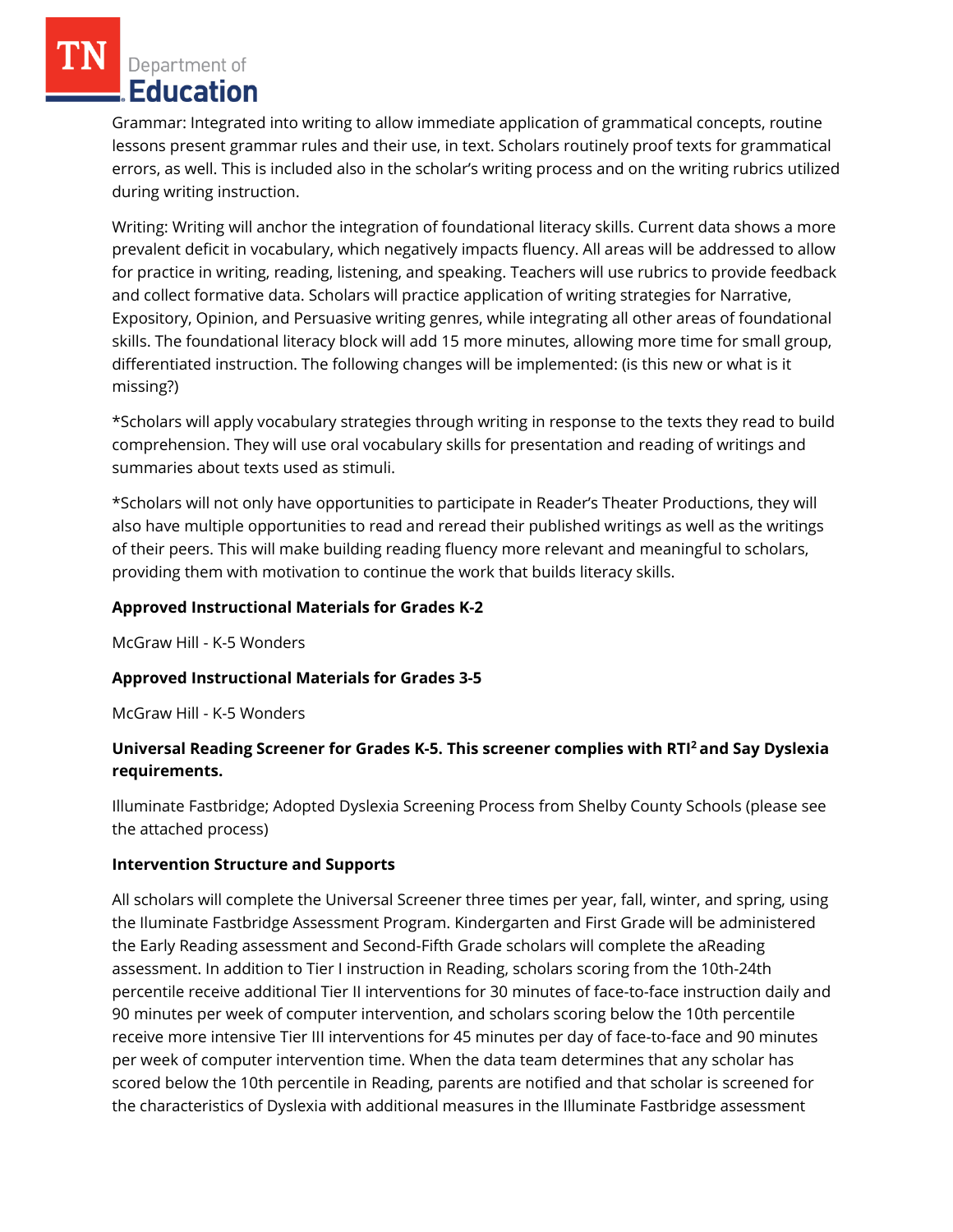Department of Education

program. Parents receive resources to help support their child and more specific, intensive intervention is provided under the RTI² structure. Reading interventions and supports available for students with significant reading deficits are provided for scholars whose performance on the universal screener, benchmarks, and progress monitoring are significantly below grade level expectations Tier III. Scholars receive small group instruction focused on their deficit skill areas, beginning with the lowest area of deficit. As scholars receive face-to-face, explicit instruction and progress monitoring to determine growth, they climb through the tiered groups as decided upon during data team review meetings. Scholars who receive consistent, small group interventions and show little or no improvement are referred to the Student Review Team and possibly recommended for additional supports such as dyslexia screening and/or evaluation to determine if further support is needed.

### **Parent Notification Plan/Home Literacy Reports**

Currently, the school's data team meetings are held every 4 to 4.5 weeks to discuss the results of universal screener, benchmark assessment, and progress monitoring data for scholars. Parent notification of assessment results and the scholar's plan for improvement is sent after each data meeting. The data team consists of the school psychologist, intervention coordinator, classroom teacher(s)/interventionist(s), academic director, director of student services, and special education teacher. The data team reviews the data for each child and decides if a child who is deemed "at-risk" for a significant reading deficiency or has a significant reading deficiency needs to begin the Student Review Team (SRT) Process. Once this process ensues, the team, comprised of the same members and any other support personnel needed, meets with the child's parent/legal guardian to make further decisions about how to support the child and meet his/her needs. The parent receives a letter of invitation to attend the SRT meeting. After the parent confirms his/her attendance by signing and returning the letter of invitation, all necessary team members are invited. During this meeting, the team collaborates with the parent to develop a plan of action to help the scholar improve by providing necessary support.

During the 2021-22 school year, Circles of Success Learning Academy will have three parent data meetings during the school year to keep parents informed on school-wide performance, strategies used to improve student performance on TN Academic Standards/TNReady, and their child's individual performance. The school's focus on literacy will be initially explained during Parent Orientation, prior to the start of the school year. Additionally, a Family Literacy Night will be held during the first 9-weeks of school to provide parents with supports, resources, and strategies to improve their child's reading skills and stress the importance of reading.

Our Parent Notification Plan details students' scores in an easy and understandable format, using clear methods to show exactly which areas are of concern and where gaps have been identified. Information is also provided about how intervention will be used to meet deficits. All strategies listed are of no cost to parents. The attached Parent Letters show more specific details. The importance of 3<sup>rd</sup> grade reading proficiency will be communicated at every parent meeting, beginning with orientation and continuing with parent/teacher conferences, literacy nights, and parent data meetings.